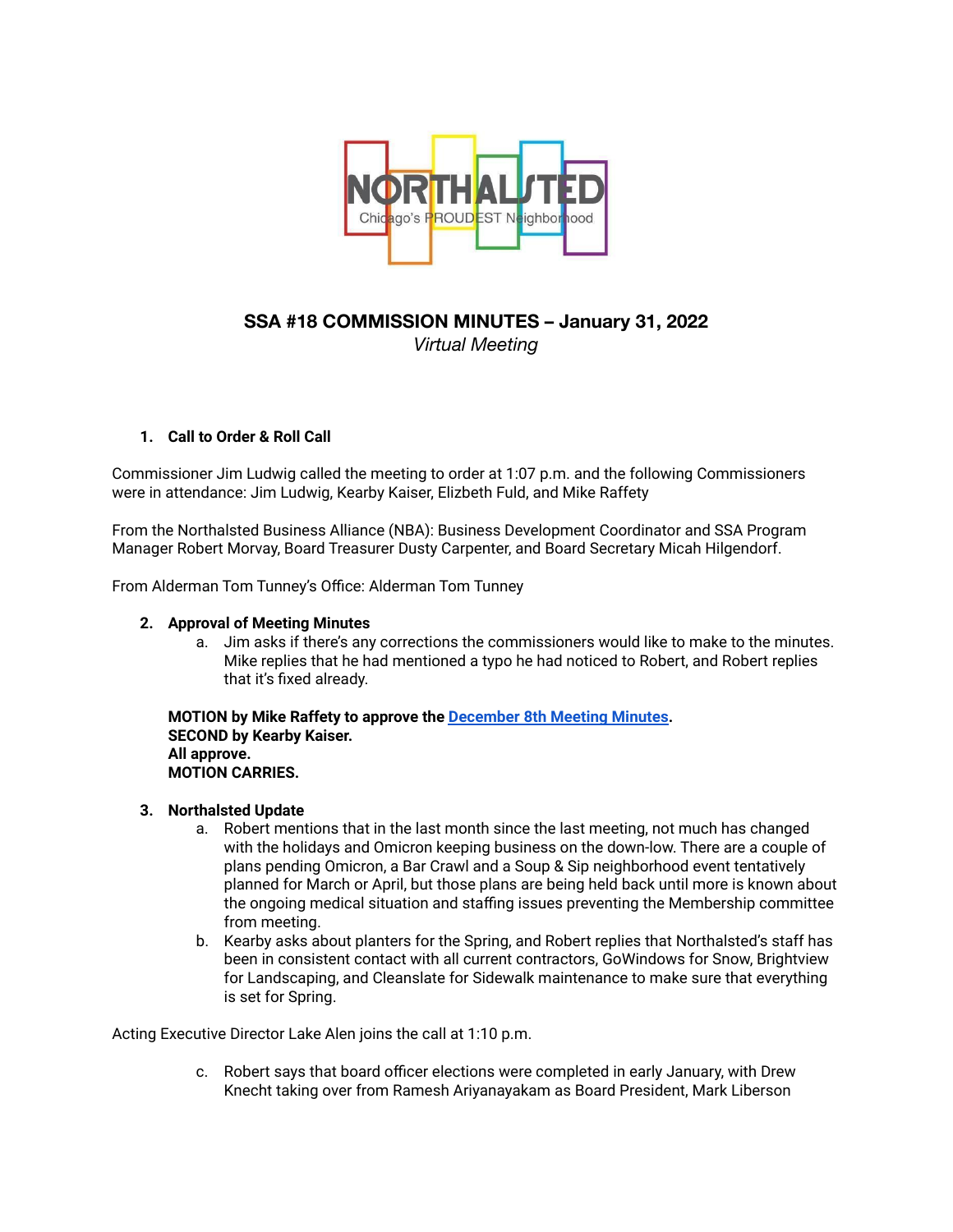remaining Board Vice-President, Dusty Carpenter taking over from Lake Alen for Board Treasurer, and Micah Hilgendorf taking over from Stu Zirin for Board Secretary.

- d. Lake updates on the Executive Director search. Northalsted's Search Committee, consisting of Lake Alen, Drew Knecht, Mark Liberson, and Ramesh Ariyanayakam, have done several meet and greets with a variety of candidates, with 15 minutes with the president and Lake and if it goes well the committee will be brought on for an additional 45 minutes. They've interviewed 3 people who may work, but the search is still ongoing with an updated job listing and budget that markets the job more so as a 501(c)6 than as a non-profit to look into applicants who are less experienced in education and community service and more-so in trade organizations.
- e. Kearby asks what the plan is for the amount of staff in office, and Lake replies that he doesn't want to hand-cuff the new Executive Director to any plans for 2022 and wants to leave those choices up to them.
- f. Kearby notes that he suggests more instagrammable and interesting landscape for Northalsted and that he greatly appreciates Dusty and Micah's attendance at the meeting.
- g. Dusty mentions that he is working with Choose Chicago on a grant to refurbish the Pylons and improve them with LED lighting that can change lighting on command.
- h. Micah mentions that four planters have been ordered to replace the broken ones from the Broadway/Clarendon Triangle, which should arrive with the Spring landscaping.
- i. Robert mentions that the Northalsted Marketing Team is still crafting new instagrammable experiences, such as more Pride Walls like the ones at ProgressBar, Hydrate, Crosstown Fitness, and The Chicago Diner, as well as looking into new interactive implementations on the street with more to report as those ideas are more developed.

# **4. SSA Program**

- a. Vacancy Update
	- i. Robert shares that two residential property owners, Carlton Daniels and Richard Winter, and two business owners, Allan O'Brien of Men's Room Chicago and Diego Cevallos of Strong Hands Gym, have filled out applications and submitted them within the last week.
- b. 2022 Meeting Dates
	- i. Robert presents the new [proposed](https://drive.google.com/file/d/1QgUGnSdEilWXK3Kas95wVUOqmTQB0HHC/view?usp=sharing) list of meeting dates for 2022 due to the new need for meeting approval for Quarterly Reports.
	- ii. Mike mentions that he's wondering why there is such a gap between January and April when there are so many meetings in the back half of the year instead of a bimonthly schedule or something more structured akin to that.
		- 1. Lake replies that the beginning of the year is generally more scarce of updates and actionable material along with prep for festivals, so it makes sense to have more meetings in the later end of the year.

**MOTION by Elizbeth Fuld to approve the meeting dates as presented. SECOND by Kearby Kaiser. All approve. MOTION CARRIES.**

- iii. Lake reminds the commission that April's meeting will be Joy's Audit presentation which will mean it'll be a longer meeting.
- c. Q4 Report
	- i. Robert begins to present the Q4 Report, but he and the Commission quickly realize that something went wrong with the file and essential data has been omitted. Robert fixes the problem and will present the proper Q4 Report later in the meeting as Lake moves on.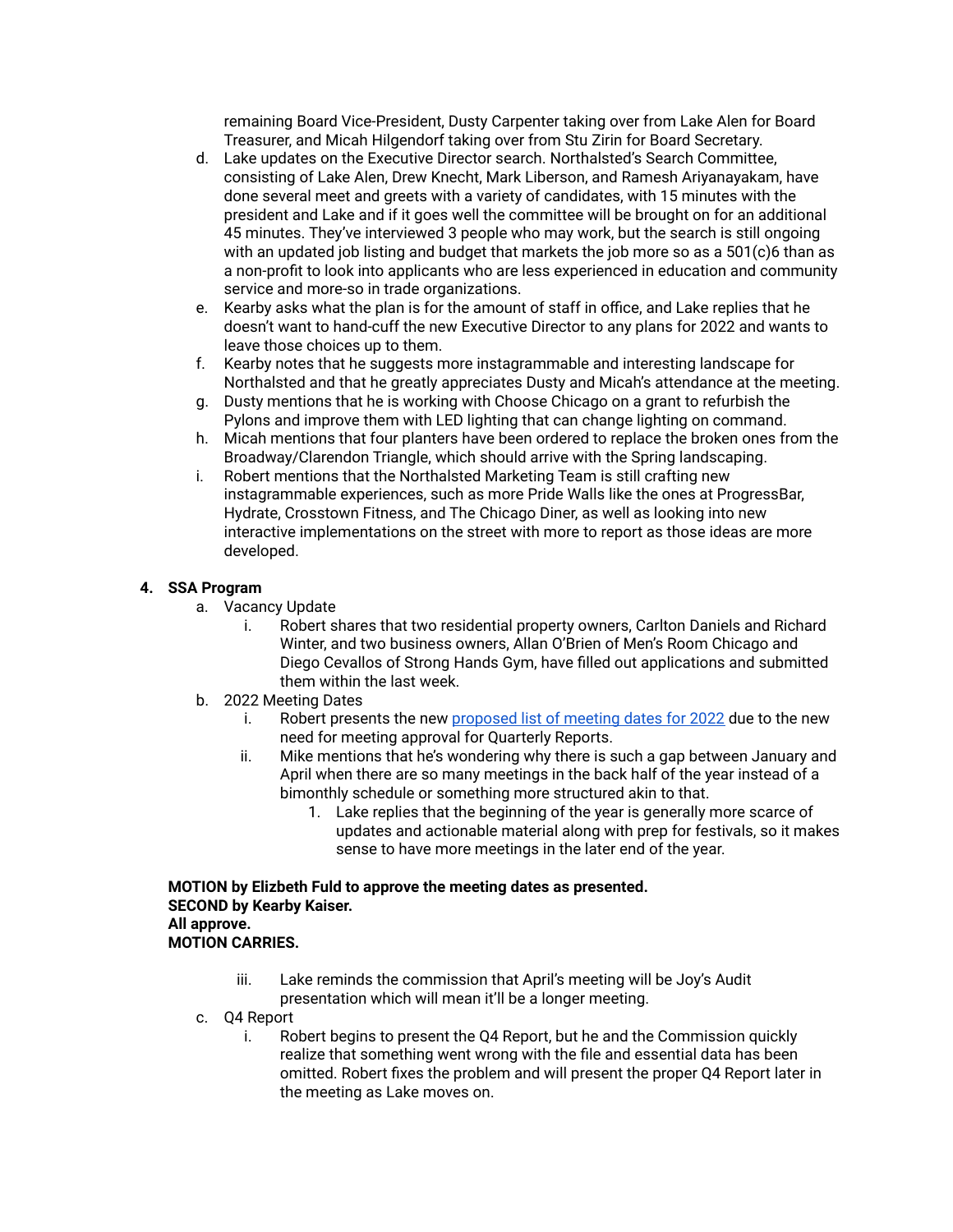- d. SSA Reconstitution
	- i. Lake brings up that the SSA is up for Reconstitution in 2023, which means that the SSA #18 will need to get city council approval to continue its duties and will require documentation through 2022.
	- ii. Robert mentions that the first step is to get approval from the commission that they want to reconstitute.

**MOTION by Mike Raffety to proceed with reconstitution efforts. SECOND by Kearby Kaiser. All approve. MOTION CARRIES.**

- iii. Mike asks Robert if they need to set a desired tax rate, and Robert replies that at this moment they just need to approve the reconstitution.
- iv. Jim asks if Robert has been warned of any expense by the DPD, and he says Oneida Pate from the SSA just told him his next steps were to get this approval and then she'd follow up. He will follow up with that information via email and future meetings.
- v. Alderman Tunney notes that if we're looking to change the boundaries of the SSA with the reconstitution, this is the time to do it.
	- 1. Lake mentions that any boundary changes need to be done in concert with Lakeview East.
	- 2. Mike recommends looking to see if there's any area that could be encompassed, but later in the Zoom text chat [posts](https://lakevieweast.com/ssa-8/) a map saying "looks like no room to expand."
- e. Budget Adjustments
	- i. Lake presents Budget [Adjustments](https://drive.google.com/file/d/1vtN7wY9EYNUymSVGoN32bPUJLp8jNv0v/view?usp=sharing) for the SSA
		- 1. In an effort to balance the budget, money has been removed from some line items and placed in increased personnel anticipated for 2022 as well as additional overhead for the office.
		- 2. All other adjustments are common-sense for 2021's final actuals and for 2022's projected needs.
		- 3. Lake projects carryover to be around \$50,000, which can be used as needed to adjust the budget in the future.
		- 4. Kearby asks if the lighting project needs to be so high in cost if Dusty's project with Choose Chicago will potentially make it needless in the future.
			- a. Lake says the lighting project has already been nearly finished, minus the beacon lights.
			- b. Dusty said it won't start until the Summer and won't be finished for a year.
			- c. Lake mentions that we don't want to gamble the lights being in poor condition on a grant that's not been approved yet anyway.
		- 5. Lake explains that the SSP Contractors Line has upped in collaboration with Northalsted's office going from more staff-based to more contractor-based.
		- 6. The personnel budgets have been increased to reflect Robert more-or-less taking over Eric's role and to reflect the labor time of Northalsted making some Northalsted Member benefits extend to the entire SSA.
			- a. Alderman Tunney is confused at the low cost of the personnel and asks if they are part time positions, and Lake replies that these costs are split between the SSA and Northalsted.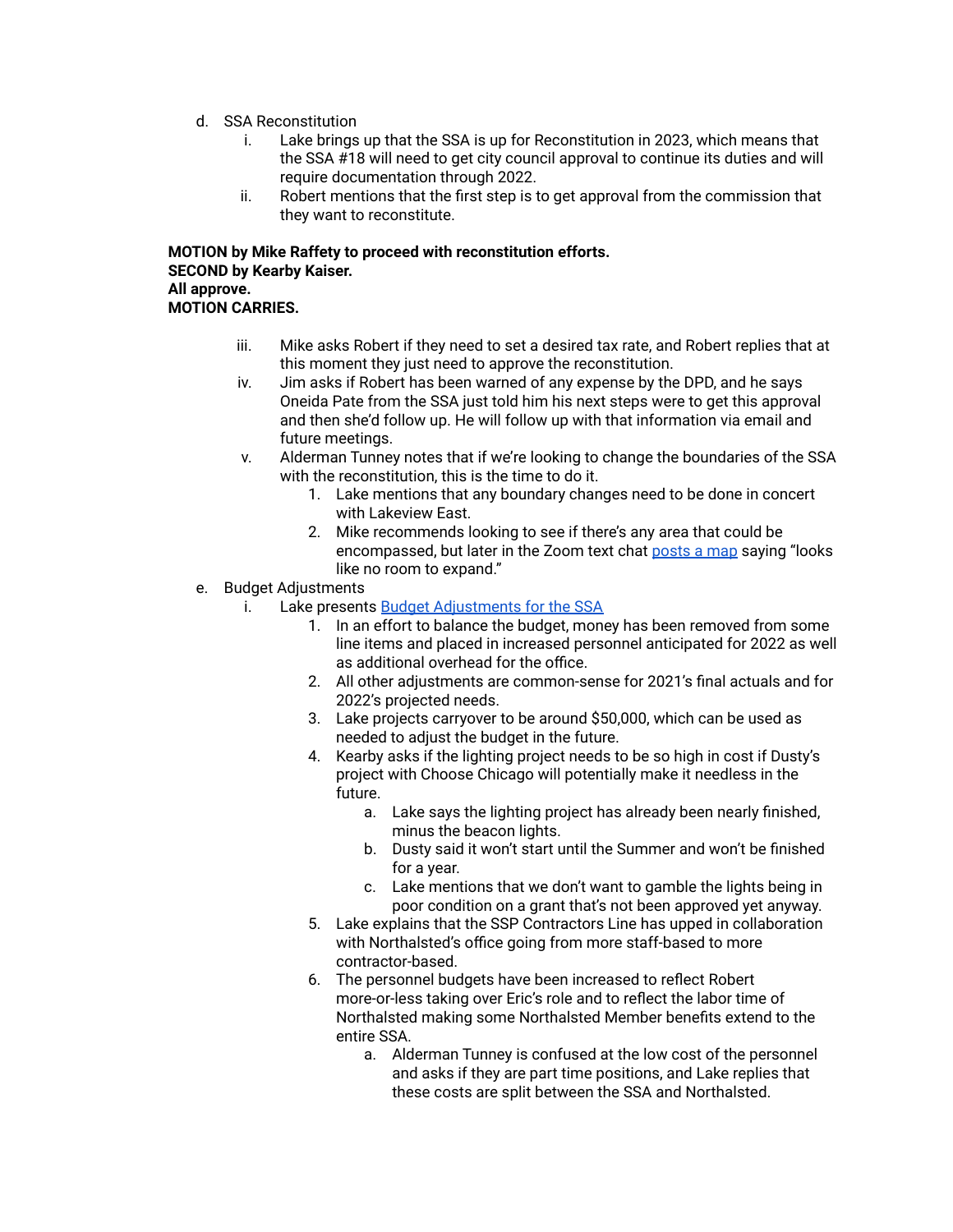- b. Tunney then asks how much was saved from Northalsted's vacancies in staffing in 2021, and Lake replies that Northalsted basically broke even due to the need for contractors.
- c. Lake mentions that the SSA generally covers 20% of labor costs for Northalsted.
- 7. Jim mentions that last year, the commission had asked to see Northalsted's budget to see if there were any irregularities and to make sure they follow the SSA's general philosophy, and asks if we can do that this year.
	- a. Mike approves that.
	- b. Lake says he'll ask the Executive Committee and prepare that information for publication if they approve it.

#### **MOTION by Mike Raffety to approve the 2022 Budget adjustments and ask to see the approved Northalsted Business Alliance (NBA) budget for 2022 pending approval by NBA's Executive Committee.**

- c. Kearby mentions that in the Loop Alliance, they see a percentage of how much the SSA is paying, and asks if Dusty can prepare that information going forward. Dusty says yes.
	- i. Mike and Jim agree on this point.

**SECOND by Kearby Kaiser. All approve. MOTION CARRIES.**

- d. Dusty asks to clarify if the commission means they would like to see the whole budget or just those approved percentages of what the SSA is actively covering.
	- i. Mike says he'd like to see the whole budget, but that only feels they have the right to ask to see the line items covered in the split between NBA/SSA.
	- ii. Kearby thinks it's important to have an understanding of what they are and are not paying for.
	- iii. Lake agrees that we should show the 6.0 SSA Management and 7.0 Personnel lines that are shared expenses but nothing else.
	- iv. Jim asks Alderman Tunney if he knows how it's handled in Lakeview East, and he says he doesn't know but he personally believes SSA and Service Provider budgets should be transparent with one another.
	- v. Jim believes it should be an obligation for the Service Provider's budget to be the knowledge of the SSA.
	- vi. Dusty doesn't see a problem with it. Lake thinks that if it doesn't cross the line of being co-paid by the SSA that it shouldn't need to be a matter of public record. Micah doesn't foresee a problem.
- f. Q4 Report
	- i. Robert scrolls through the fixed 2021 Q4 Report, and asks for any questions or objections to anything on the report.
	- ii. Alderman Tunney asks how the "number of receptacles maintained" is calculated.
		- 1. Robert replies that it's the amount of sidewalk maintenance service days multiplied by the amount of receptacles on the street.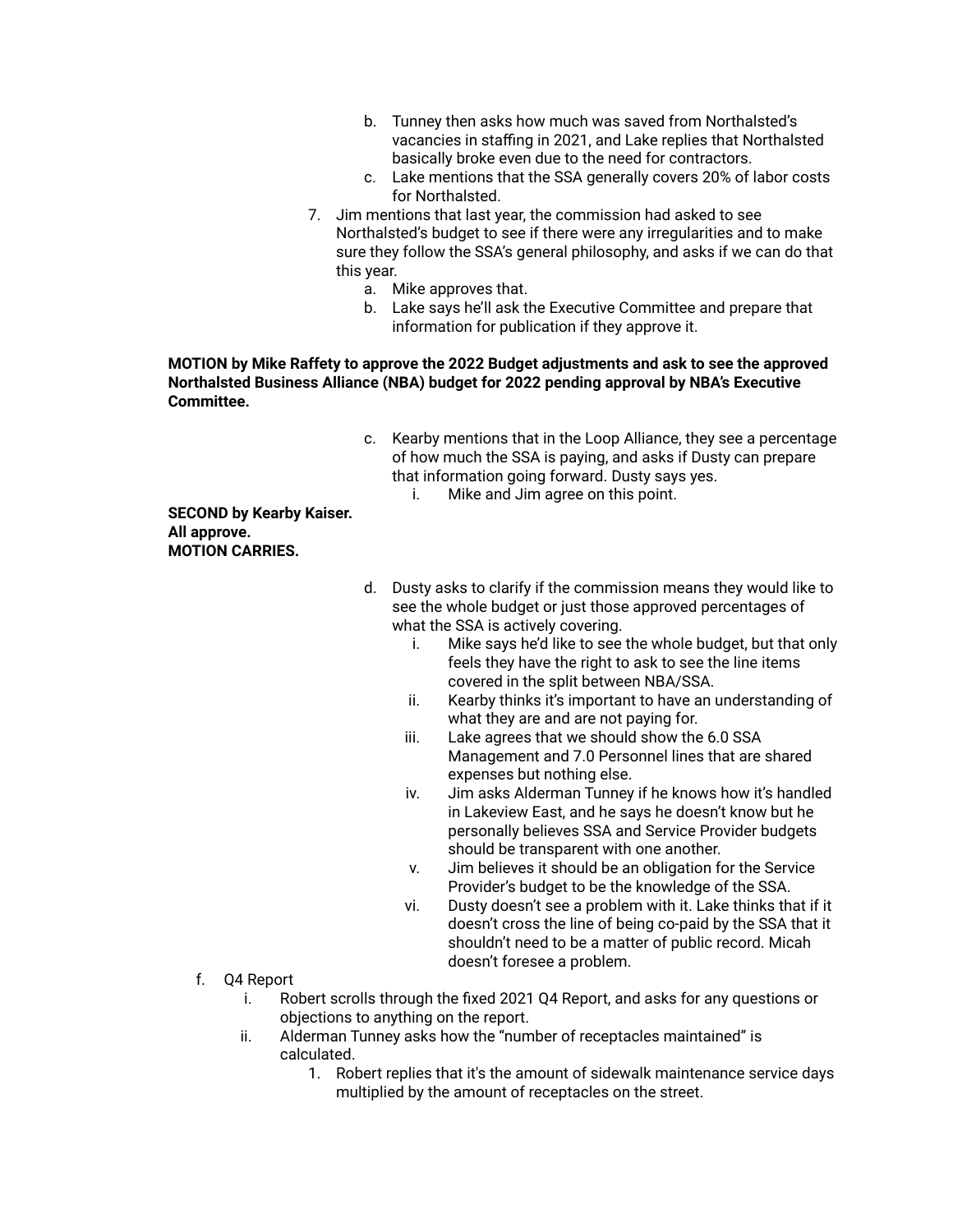- 2. Tunney responds that this is often a shared responsibility between the city, Service Provider contractor, and the Cubs in the case of the trash receptacles at Addison during home games, and to keep that in mind.
- iii. Kearby asks what this report is. Robert responds that these quarterly reports are something that had been presented and approved behind closed doors with Jim for a long time, but the DPD has asked that we now approve them at SSA Commission meetings.
- iv. Kearby asks what the difference is between Decorations and Landscaping.
	- 1. Lake responds that cost is delineated by the permanence of the items and who creates and puts them up. Part of the landscaping contract is to maintain some holiday decorations.

**MOTION by Kearby Kaiser to approve the Q4 Report as presented. SECOND by Mike Raffety. All approve. MOTION CARRIES.**

#### **5. Rebates**

- a. Men's Room Rebate
	- i. Robert shows off a rebate for Security Cameras at Men's Room Chicago that have been installed at the front and back of the property. The installation has already been completed, so to approve the SSA Commission would have to waive the requirement for pre-approval. Kearby and Robert recommend this rebate for approval.
	- ii. Kearby explains with the online applications, the proposal and invoices/receipts are included in the application which makes cataloging this information very easy.

**MOTION by Kearby Kaiser to approve the rebate application and waive the pre-approval requirement. SECOND by Mike Raffety. All approve. MOTION CARRIES.**

- b. Security Rebate Re-Proposal
	- i. Robert explains that due to increased needs for the Security following the Winter months and general COVID unrest, that action needs to be taken to reinvent the Security Rebate to allow for urgent Security purchases to be made by businesses. The new rebate [language,](https://drive.google.com/file/d/19fZWRBHpEri3DW5N8SVMsaICqXn_AvPT/view?usp=sharing) as explained by Robert and Lake, allows applicants to make purchases before applying, providing evidence that the projects are effective (defined as screenshot of camera's view for security cameras, photo of lighting after dusk for internal lighting, and/or contrasting camera screenshots showcasing the difference between lighting when it is on/off for internal lighting). The application process would be similar to the 2020-21 COVID Rebates, where rebates would be supplied for relevant purchased goods as long as the SSA Commission feels as though those purchases fit in the goal of the rebate in their sole discretion.
	- ii. Lake highlights that the screenshots for these camera views could also help in identifying key locations to look at for crime monitoring on the street.
	- iii. Kearby mentions that prior to 2020, the two rebates run by the SSA were for Security Cameras and Facades, and asks if we're planning on making a third rebate that encapsulates Security Lighting. Lake replies that lighting is being added to the Security Rebate under recommendation of the CPD.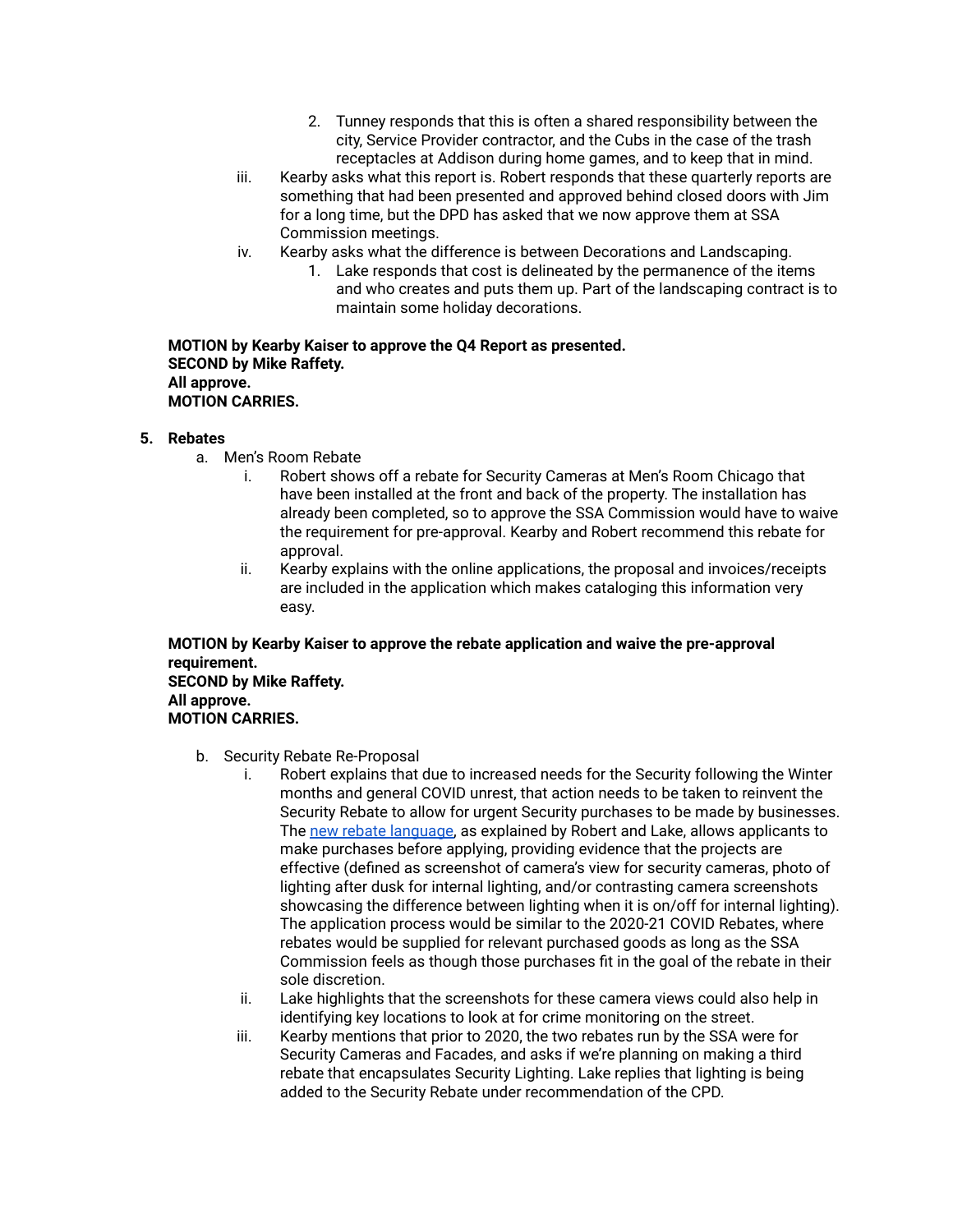- iv. Alderman Tom Tunney announces that he has to leave the meeting, but is happy to be more engaged in these conversations, especially in how they pertain to security as he's looking into license plate readers as an active project.
	- 1. Kearby remarks that he's incredibly glad that Tunney was able to make it. Mike agrees.

Alderman Tom Tunney leaves the meeting at 2:03 p.m.

- v. Kearby says his stance is that he believes it'd be better to get these applications before installation, because he hates to think of someone purchasing something under the impression that they'd get the rebate and then not getting approved. The 50% (up to \$1,500) worries him as those doing joint lighting and security camera rebates, as someone could just use this to reimburse \$150 off of a \$300 decorative lighting project.
	- 1. Lake responds that the commission has every right to turn down the application if they don't believe it fits the scope of the rebate, but agrees to Kearby's point that if someone applies they may be turned down and that could be disheartening. He continues to say that it could similarly be disheartening if someone needs to wait 3-4 months to have their application processed and approved if they need it.
	- 2. Kearby replies that no one has not been approved in practice.
		- a. Mike and Kearby bring up that this might mean that the SSA runs out of money for the rebate, and if some smaller, less interesting projects are approved before someone submits an important larger project, they'll be out of luck.
	- 3. Dusty asks if there's a way to do a special meeting to get these approved if the wait period is too long.
		- a. Mike brings up the idea of doing email approval, but Lake mentions the city has made it clear that the SSA can no longer do email approvals and that there needs to be a public announcement 10 days prior to do special meetings, in-person or virtual.
	- 4. Kearby mentions that interior illumination should be a need, and Robert responds saying that this is a recommendation of the CPD to help aid in identifying features from internal security camera footage.
	- 5. Kearby mentions that denying applications may harm chances for reconstitution.
- vi. Kearby would like to have a marketing piece delivered both via email and in person to every business that would advertise both the Security and Facade rebates.

**MOTION by Mike Raffety to approve the updated Rebate Language as presented. SECOND by Kearby Kaiser. All approve. MOTION CARRIES.**

# **6. Audit Proposal**

- a. Lake reviews the audit [proposal,](https://drive.google.com/file/d/1tgkmRglJUc-x6xRnGADSle3Z61We3KBx/view?usp=sharing) which is pretty much in the same scope except the price of the audit services has gone up from \$3,500 to \$4,200, which was approved earlier in the meeting. Lake believes that approving the proposal is the right move at this time and not sending out an RFP for this audit.
- b. Robert clarifies why the rise from \$3,500 to \$4,200 occurred from Joy's perspective, revealing that Eilts & Associates had to reevaluate audit fees in light of additional costs